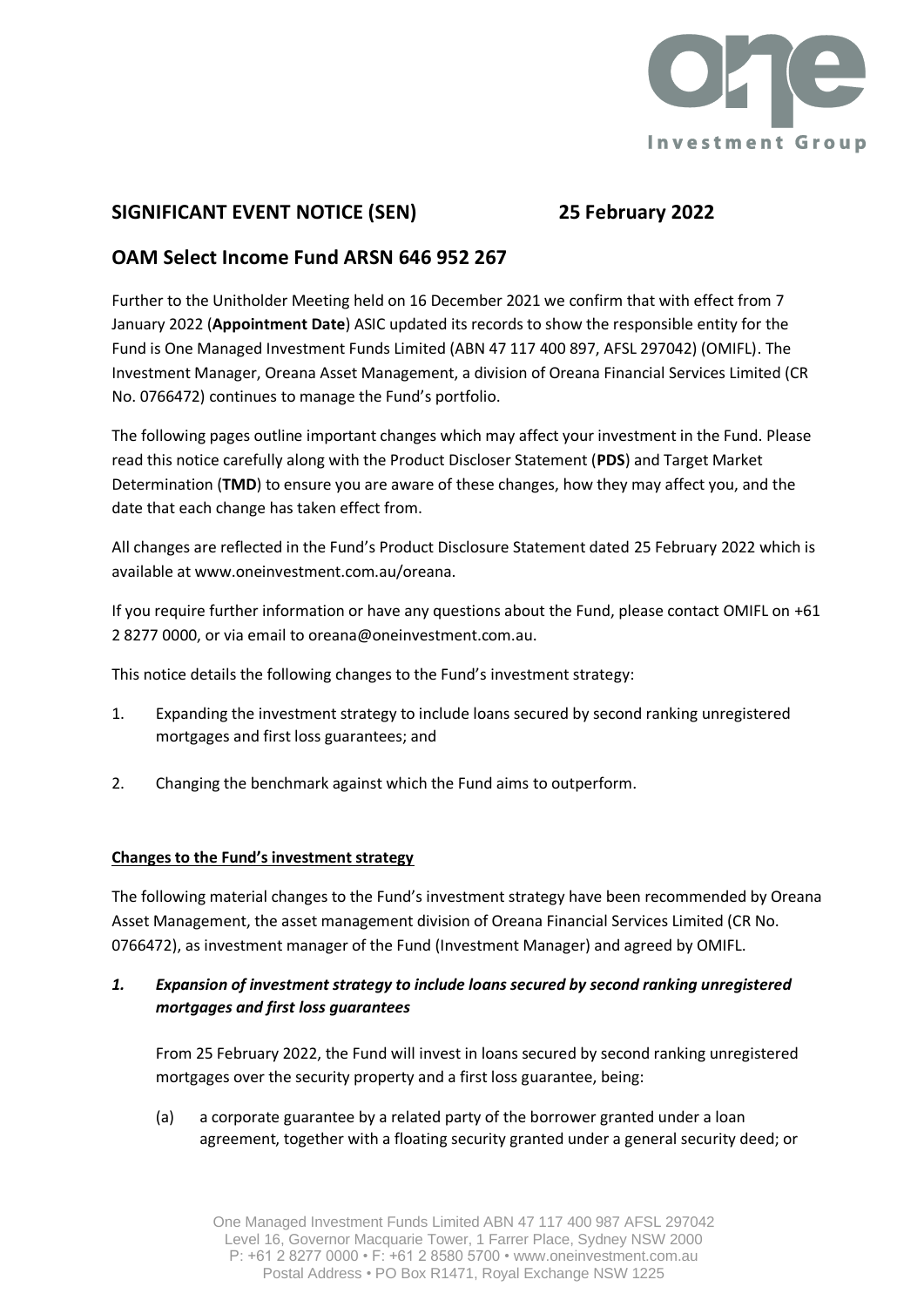

(b) a personal guarantee by a related party of the borrower, granted under a deed of guarantee and indemnity,

(**First Loss Guarantee**) determined by the Investment Manager in its sole discretion, for the purposes of compensating the Fund if the borrower defaults under a loan agreement (**Second Ranking Loans**).

Prior to 25 February 2022, the Fund only invested in loans secured by first ranking registered mortgages. The Investment Manager has determined, and OMIFL has agreed, that allowing investment in Second Ranking Loans will assist in diversifying risk, improving yields from investments and provide the Fund more flexibility to lend money in the event real property is already secured by a first ranking mortgage.

While the mortgage securing the Second Ranking Loans will be unregistered, the Fund will be protected by the requirement for borrowers and their related parties to provide a First Loss Guarantee, determined by the Investment Manager based on the risk profile of the borrower.

In order to further mitigate risk, the Investment Manager has recommended and OMIFL has agreed, to limit the number of Second Ranking Loans that may be advanced by the Fund to a maximum of 20% of all loans advanced by the Fund.

#### *2. Change of benchmark against which the Fund aims to outperform*

From 25 February 2022, the benchmark against which the Fund will measure its performance against will be the RBA Cash Rate and the Fund will aim to exceed this rate by 3-5% per annum (after fees and expenses) on a rolling 12-month basis.

Prior to 25 February 2022, the Fund measured its performance against the Bloomberg AusBond Bank Bill Index, however the Investment Manager has determined, and OMIFL has agreed, that the RBA Cash Rate is a more appropriate benchmark to measure performance of the Fund given mortgage rates frequently refer to the RBA Cash Rate, as opposed to the Bloomberg AusBond Bank Bill Index.

In making its decision to change the benchmark, the Investment Manager conducted a number of comparisons between the two benchmarks, including measuring the Fund's returns against each benchmark to calculate the correlation, which was shown to be extremely high.

Given the high correlation between the two benchmarks and the suitability of the RBA Cash Rate to the Fund's objectives, the Investment Manager has determined, and OMIFL has agreed, that the RBA Cash Rate is more suitable in the circumstances as it better reflects the benchmark that the Fund is seeking to outperform.

To demonstrate the high correlation between the RBA Cash Rate and the Bloomberg AusBond Bank Bill Index, we have provided the following comparison chart showing the two benchmarks since February 1990. Past performance, however, is not an indication of future performance.